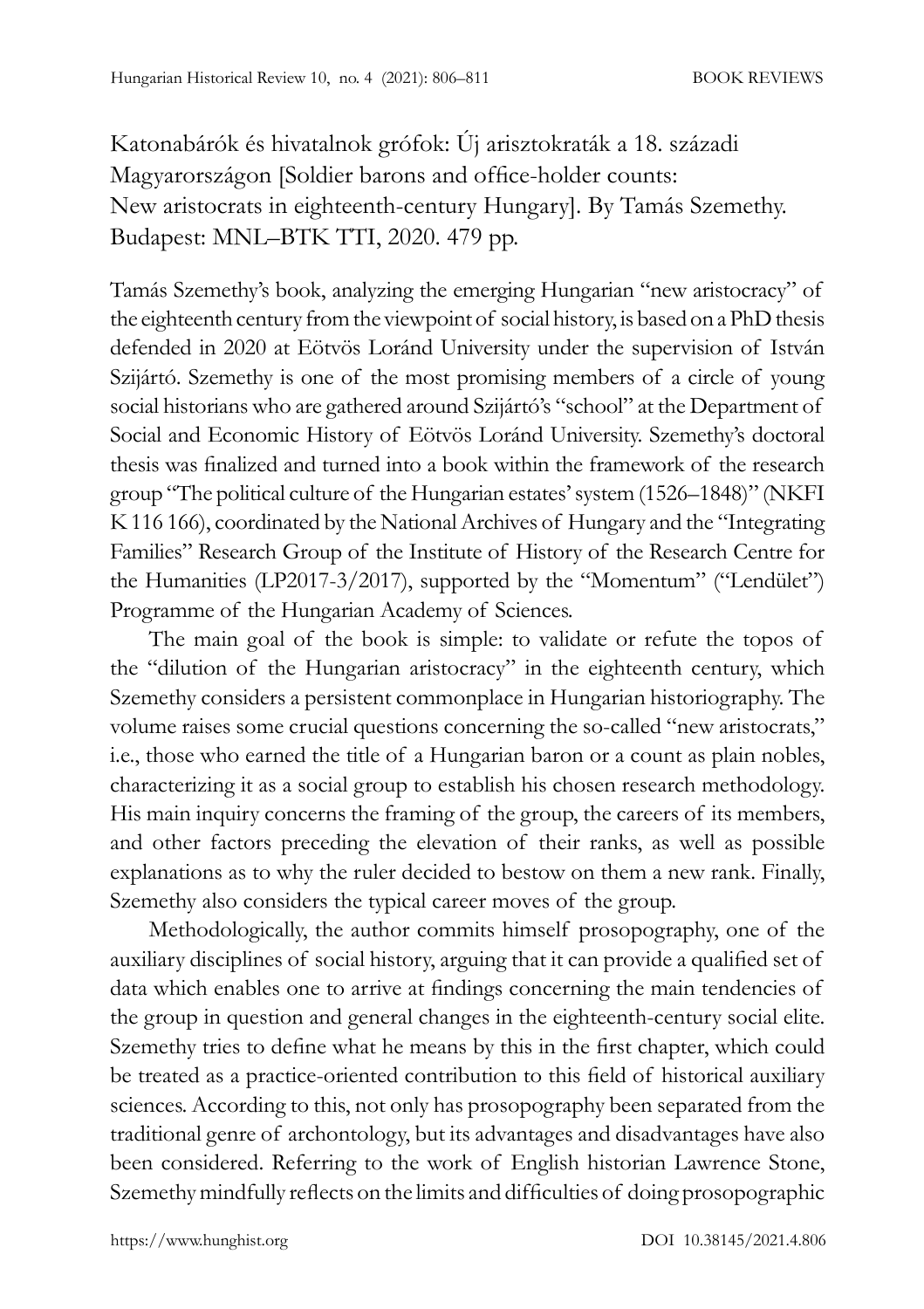research, highlighting the problems of gathering sources that are of adequate quality and quantity, as well as the scarcity of narrative sources (first of all, egodocuments). He also cautions against conflating the typical characteristics of the whole group with those of its few prominent members, e.g., those individuals who held high offices and stirred interest among contemporaries. Based on these considerations, Szemethy constructs a group of "new aristocrats" as the subject of his analysis, zooming in on 91 people from 76 families between 1711 and 1799. He excludes from this group naturalized foreign aristocrats *(indigenae)*  and those who earned the title due to their relatives and not their own career moves. In practice, apart from the chapters on atypical careers, his research is based fundamentally on the classical and more recent genealogical literature on the one hand and on the Royal Books *(Libri Regii)* on the other, though Szemethy also uses urbarial conscriptions, files from the Austrian State Archives in Vienna (nobility files, etc.), and other archival sources, if to a lesser extent. His style is succinct, clear, and factual, and his chapters are rhetorically well-structured, but the richness of the information provided sometimes makes it rather difficult to read them.

The book is divided into four main chapters and includes an almost 200 page long appendix, which contains all the relevant biographical and career data concerning the members of the group, as well a much shorter list of the highranking soldiers who earned the Military Order of Maria Theresa. This well-built database constitutes the backbone of the analyses. The structure of the whole book and the individual chapters is clear and logical, almost didactic. The short methodological introduction is followed by the longer prosopographic analyses of "typical" careers. The subsequent chapter then presents three "atypical" cases, and finally, a conclusion summarizes the achievements of the project.

Within the group of "new aristocrats," two bigger subgroups, namely the office holders and the soldiers, have been set apart, and the title-donations of lower (baron) and higher (count) value are examined separately. By reason of the changing tendencies, the baronial donations implied different inner periodization and further subgroups: regarding the officials, the two subperiods are 1711–1770 (18 persons) and 1770–1799 (16 persons). In the case of officers, the timeframes are 1711–1758 (10 persons) and 1758–1799 (16 persons). In the first case, the dividing line is grounded in the emergence of a professionalizing office holder, marked by the baronial donation of Károly Reviczky, which approximates the conclusions of a study by Szijártó and Tünde Cserpes on the "high office holders" of the eighteenth century, cited frequently by Szemethy. The second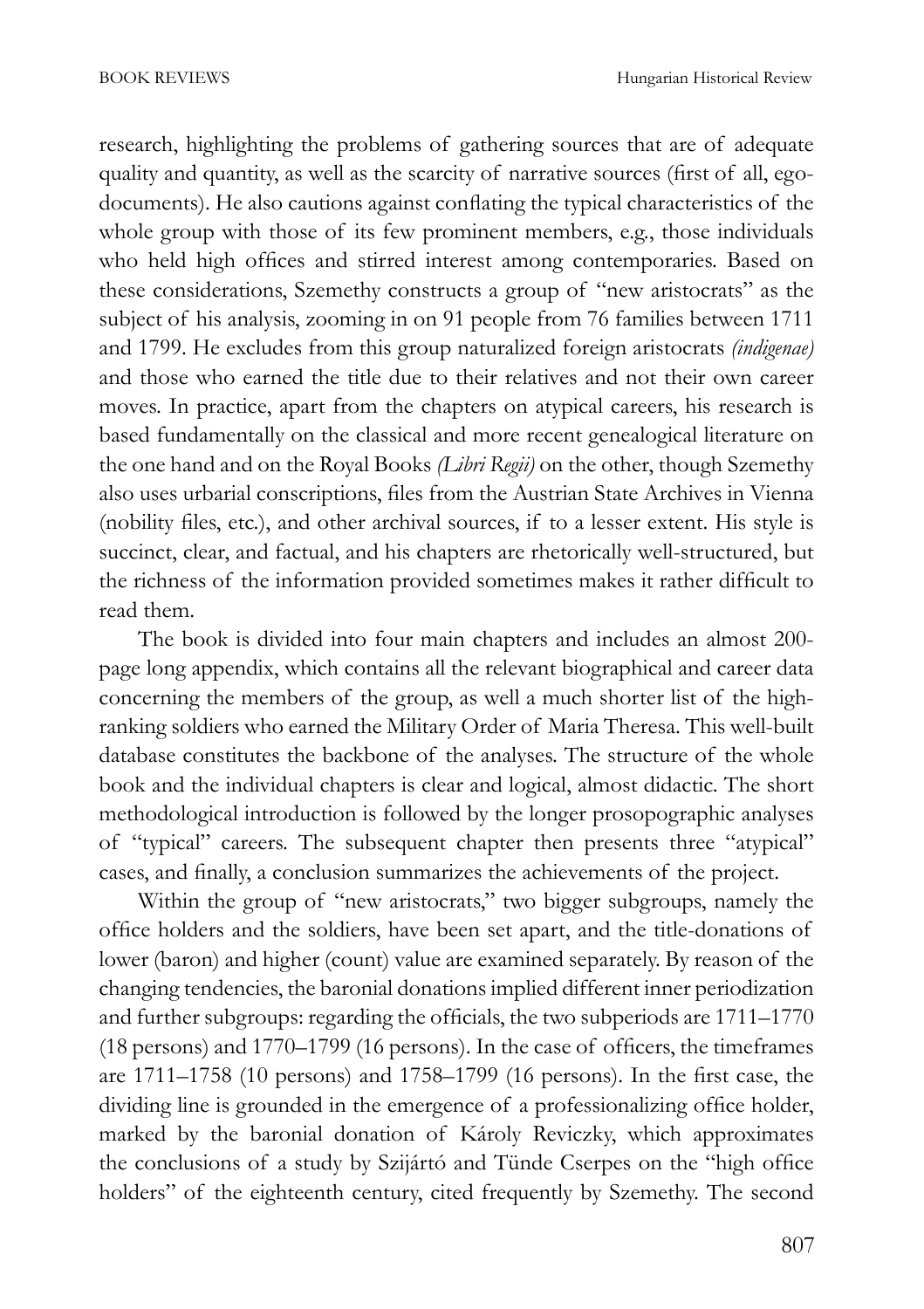case is much simpler, because the foundation of the Military Order of Maria Theresa definitely marks the beginning of a new period.

Concerning each group and subgroup, the careers, social backgrounds (ancestry, social status), and financial situations of its members are compared. Their financial situations are reconstructed on the basis of the amount of land they owned according to the urbarial conscriptions, an indicator which offers a rough approximation of the wealth of a certain family. However, the urbarial conscriptions indicate only possessions that were burdened by urbarial services. The measure of the current social status and the degree to which the "new aristocrats" could be said to have been integrated into the traditional aristocracy is assessed based on the connubium, i.e., the marital strategies of people recently elevated in position and their children from the perspective of the social and legal statuses of their spouses.

The subgroup of soldiers who earned baronial titles before 1758 is similar to the officials of the same period. In other words, most of them were elevated from wealthy noble families. After 1758, in contrast, several soldiers of humble backgrounds rose to the new aristocracy as well. However, the estimated wealth of the so-called "soldier barons," based on the urbarial conscriptions, of the period was much less on average than the wealth of the officials. While the meritocratic elements of selection became significant among the soldiers in the last third of the century and this criterion (merit) also began to by more frequently applied within the central bureaucracy of the period, it remained only a subsidiary reason for bestowing a baronial title on officials. Regarding officials who earned a baronial title, Szemethy also points out that the father's career was a factor only in a few cases of title donation, while the legal status of wives and mothers could also contribute to a certain extent to the rise of the nobility into the layer of aristocracy.

A subchapter focuses on those who earned the title of Hungarian count, making up the top elite of the emerging new aristocracy. As Szemethy points out, the Habsburg Monarchy had neither a unified aristocracy nor a unified nobility. Thus, the Austrian provincial, imperial, Transylvanian, Bohemian, and Hungarian title donations were all available at request at the same time, though at different prices and representing varying contents and values. The Hungarian titles were of the greatest value because of the political rights they potentially provided, i.e., the participation of aristocrats in the meetings of the upper house of the Hungarian diet in person or by proxy. The title of Hungarian count was not only more expensive than the title of baron, but as Szemethy presumed and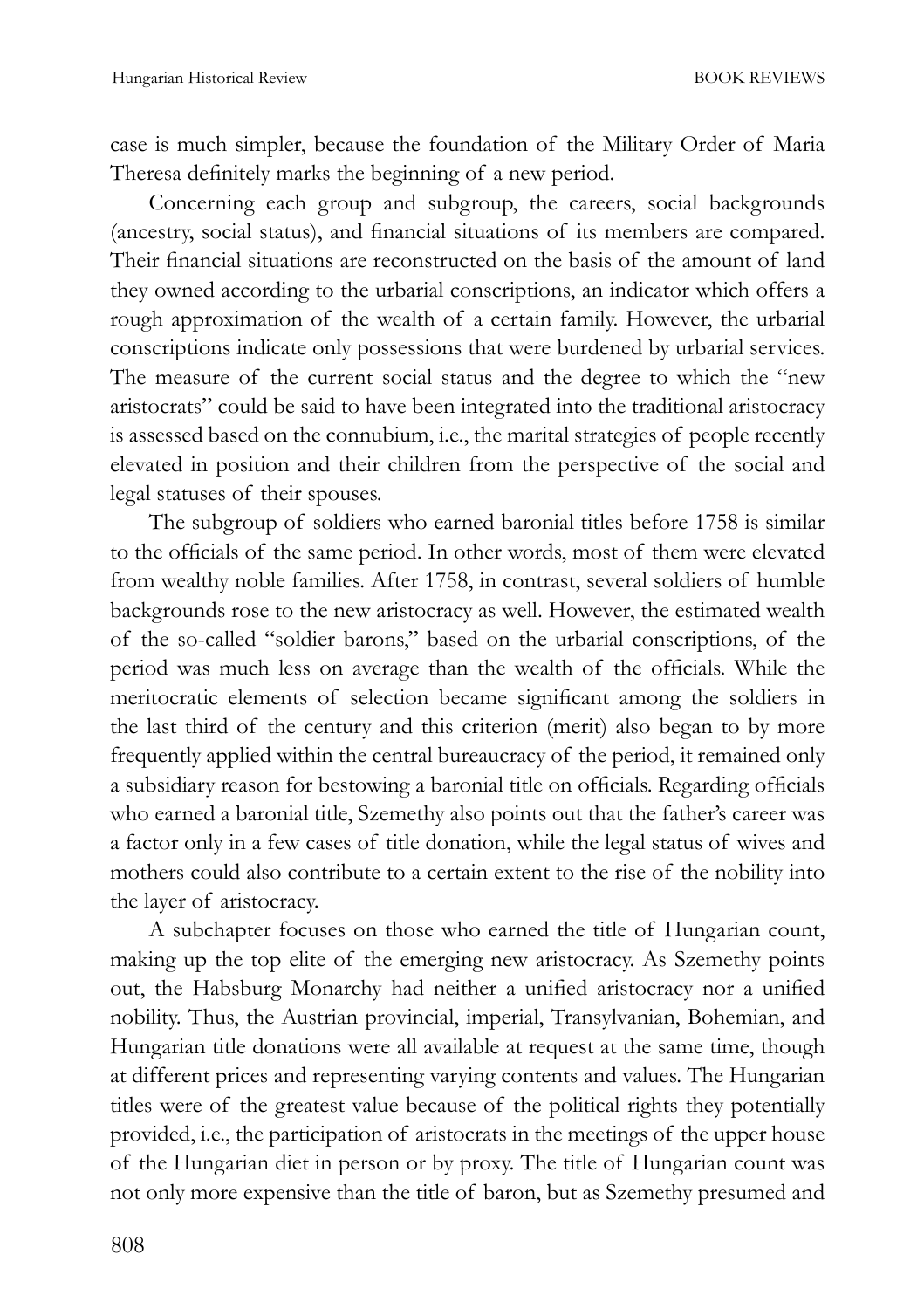has verified, it required a more successful military or civilian career, in addition to wealth and ancestry. From the group of 91 people, 28 became counts, and a third of them earned their title in two steps. As the author points out, most of them belonged to wealthy noble families with mid-size and large-size estates, and a significant number of them acquired their lands by themselves. While the number of official and soldier barons was balanced in the period, in the case of counts, only those who had a successful official career could advance, and only five soldiers were given this rank, who also needed to earn a significant land donation. Because of these reasons, until the end of the period under study, the subgroup of counts formed a more exclusive and prestigious circle than the barons within the new aristocracy and the group of magnates in general.

In contrast to the quantitative analysis in the second section, which is dry but rich in information, the third part focuses more on narrative methods and careers and elevation in rank of three persons considered "atypical." These chapters originally were intended to complete and contrast the prosopographic analysis of the group of new aristocrats. However, each of them could be read as a microhistorical essay in itself. Zooming in on the three atypical careers, Szemethy shows further sides of his talent as a historian by examining other problematic questions and using new types of sources. In the case of István László Luzsénszky, Szemethy focuses on the role of the patron-client relationship between the ambitious nobleman and clergyman Luzsénszky and his influential patron, Imre Csáky. In doing so, he relies on their highly formalized "functional" correspondence, based on a method used by Heiko Droste. Szemethy points out that the elevation in rank was an outcome of the accumulation of Luzsénszky's family inheritance as wealth and as socio-political symbolic capital. Reconstructing the case of György Farkas Chiolich, the author tries to track a charge of cradle-snatching against the bishop of Zengg-Modrus. He proves that Chiolich took steps to earn an aristocratic title in addition to his prelateship in order to accumulate more power and authority not only among the clergy, but also among laymen. Finally, the third case study focuses on Mihály Manduka, later known as Mihály Horváth, an ambitious Greek merchant of non-noble background who rose to become a figure of the Hungarian nobility and, a few years later, in the last decade of the eighteenth century, of the aristocracy as a baron. The chapter affirms the findings of renowned urban historian Vera Bácskai, according to which Horváth should be regarded as an "ennobled burgher" rather than as a "new aristocrat" who embraced the identity and ethic of the landowning nobility. Consequently, he could be considered one of the predecessors of nineteenth-century entrepreneurs.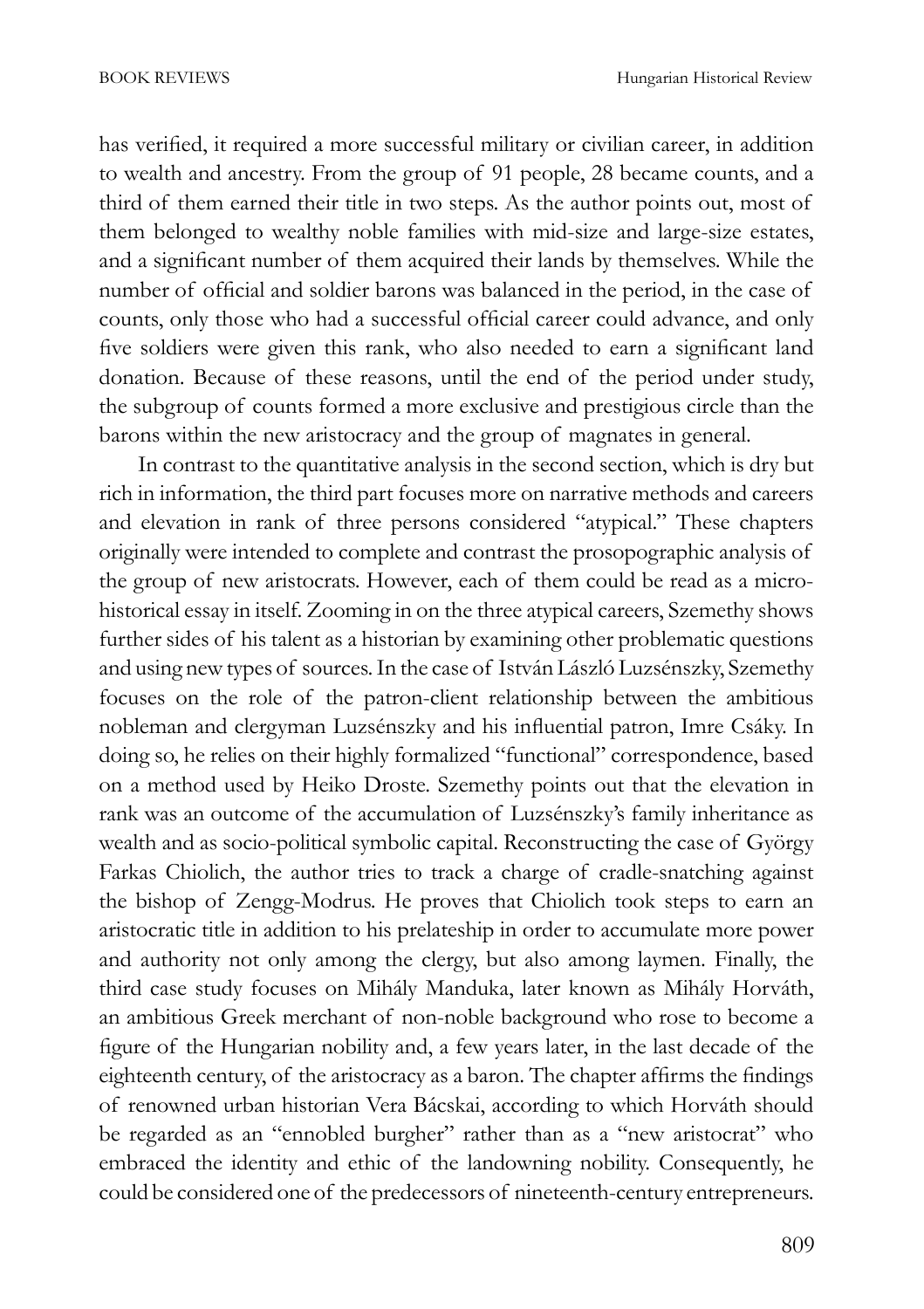In his concluding remarks, Szemethy, on the one hand, points out that the efforts of the Viennese court to make talented military officers more visible by bestowing titles on them led to a kind of "dilution" of the Hungarian elite. On the other hand, he calls attention to the fact that, of the officials, those who received a baronial title belonged to the wealthy and were able to reach the required standards. The new counts remained an exclusive group the members of which could assert themselves better in the environment of the traditional aristocracy. Szemethy summarizes his findings as follows: "[I]t would be more accurate to consider the social changes of the second half of the eighteenth century not simply as the dilution of the elite, but rather as its transformation and complementation with new elements." All things considered, Szemethy has drawn a persuasive image of the eighteenth-century "new aristocracy" based on the method of prosopography, complemented in some cases with the inclusion of different kinds of primary sources, as well as some more innovative ways of analysis. Nevertheless, I cannot help but make a few critical remarks concerning some aspects of his undertaking which follow mainly from Szemethy's presuppositions and the inflexibility of his method.

First, with regard to the treatment of primary sources, two significant shortcomings have to be mentioned. Szemethy did not research and use family archives systematically or extensively. Furthermore, his research on the practices of the chancellery and the changes it underwent over the course of the century is also flawed. Szemethy was frank about this, claiming that his "research in family archives yielded disappointing results," and he mentions as an example the Luzsénszky family archive and the lack of narrative sources, first and foremost private family correspondence, diaries, and memoirs. Nonetheless, the conclusions he draws are hardly convincing, and they are even less so if all the related families are considered. Due to the lack of narrative sources, he is unable to demonstrate how "new aristocrats" considered and represented their own social status within the public sphere or what attitudes emerged in the narrower and broader social environment towards them. The contemporary set of the positive and negative topoi concerning new aristocrats should have been analyzed too, irrespective of their factual content. With regards to the former point, the case study of the Luzsénszky–Csáky relationship offers the possibility of narrative analysis, and with regards to the latter, the same is true of the "pilot study" on Gábor Draveczky in the first chapter. As for the practices of the chancellery, it would have been fruitful to consider the requests that did not result in title donations, particularly regarding the Military Order of Maria Theresa.